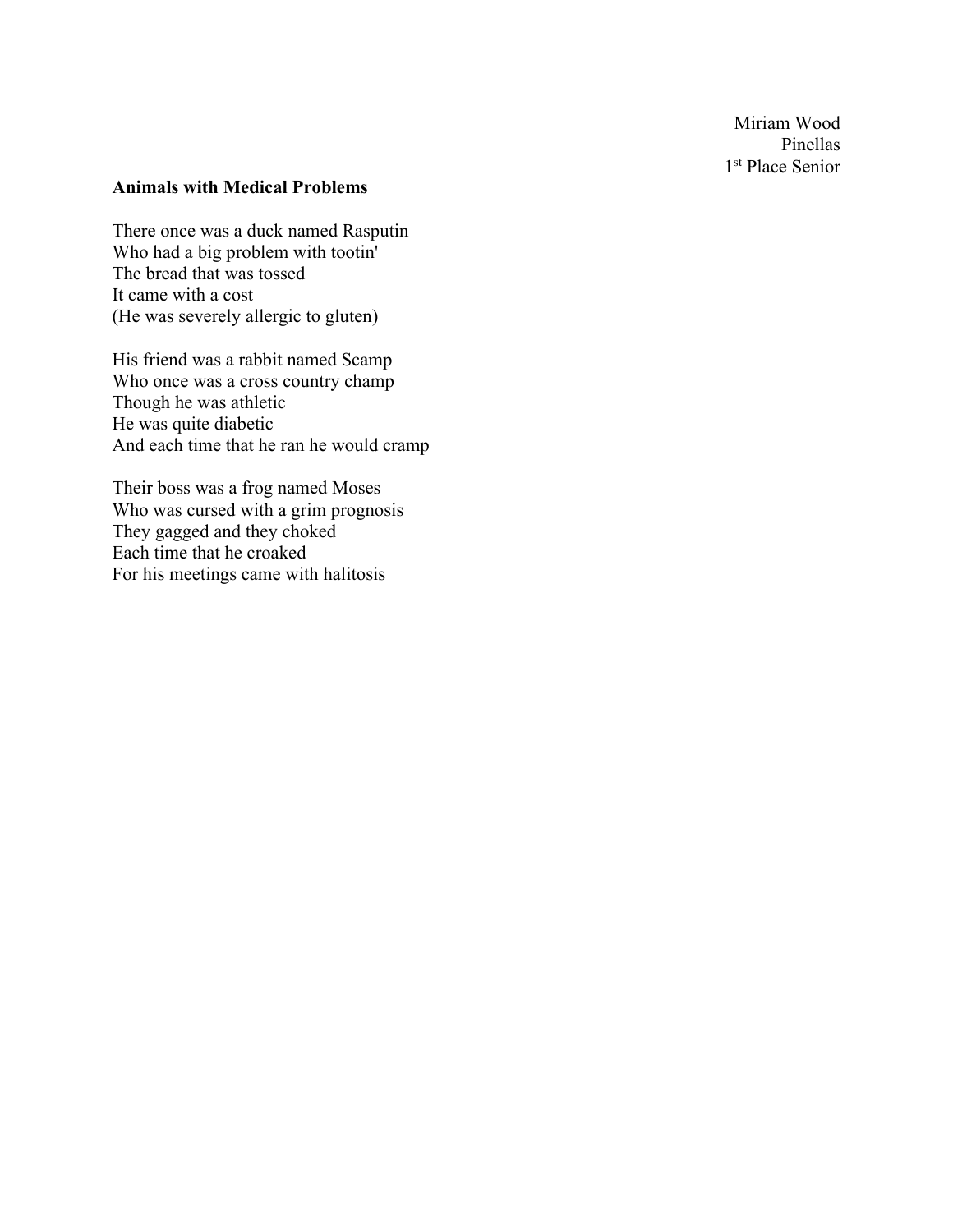Robert Bollinger Duval 1<sup>st</sup> Place Senior

## **Panther's Plight**

Mocking Bird in a River Birch tree, Sing the blackbird's song to me. Wings sailing like a kite, through the sky so blue and bright.

Spanish moss overhead like smoke, on the limbs of a mighty Live Oak. Acorns feed the little gray squirrel, Caterpillars, butterflies, a whole new world.

Manatees, minnows swim silent, so free. Alligators surface for all wildlife to see. Coat of armor glistens in the light, Metallic dragonflies, masters in flight.

Turtles on logs, Tadpoles to frogs, Distant thunder warning of rain, Daily on the Florida terrain.

Day turns to night, panther on the prowl. Watched like a hawk, by a Great Horned Owl.

Raccoon wakes to scavenge for food, soon he's met by an armadillo too. Panther lunges, ready to strike, Armadillo rolls into a ball so tight.

Raccoon scurries away, won't come out. Panther disappears on his own route. Palmettos keep them safe, panther won't eat. Tomorrow's a new day for Florida nature to greet.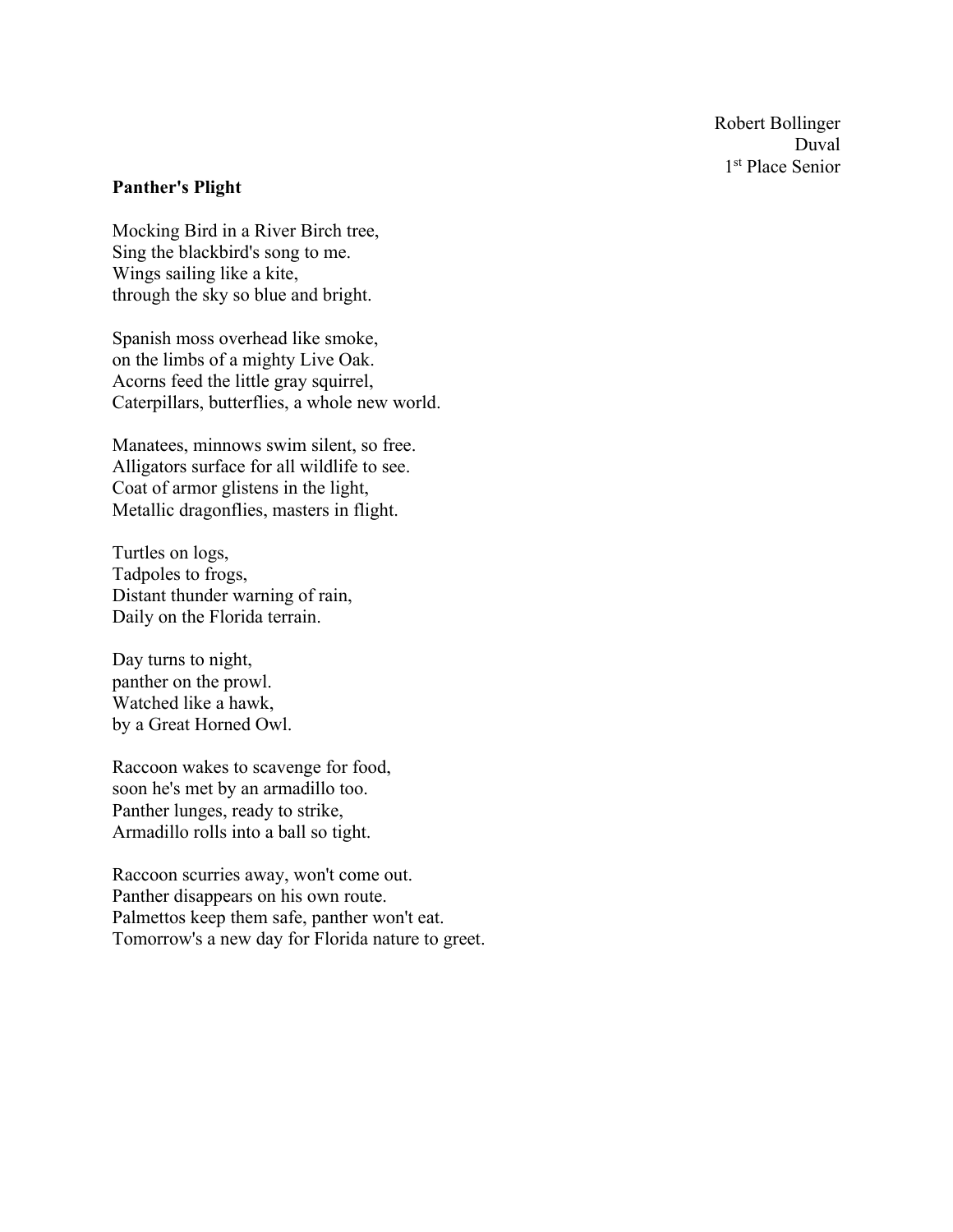Anastasia Godfrey Pinellas County 3<sup>rd</sup> Place Senior

## **For all the things a tree has seen**

For all the things a tree has seen Birds perching on its creaking branches Its sense of all your trouble is keen, As soon as your worried face advances. You'll take a seat beneath the shaded sprawl As you secretly wish to be whisked away Some leaves will gently begin their fall Reminding you of a new spring day And soon enough you'll realize That relief isn't coming from just one tree It rains from a forest old and wise, A rustling, steady, thick green sea. So when you're angry and worn, in a state of enclosure; Go take a hike through the forest and regain your composure.